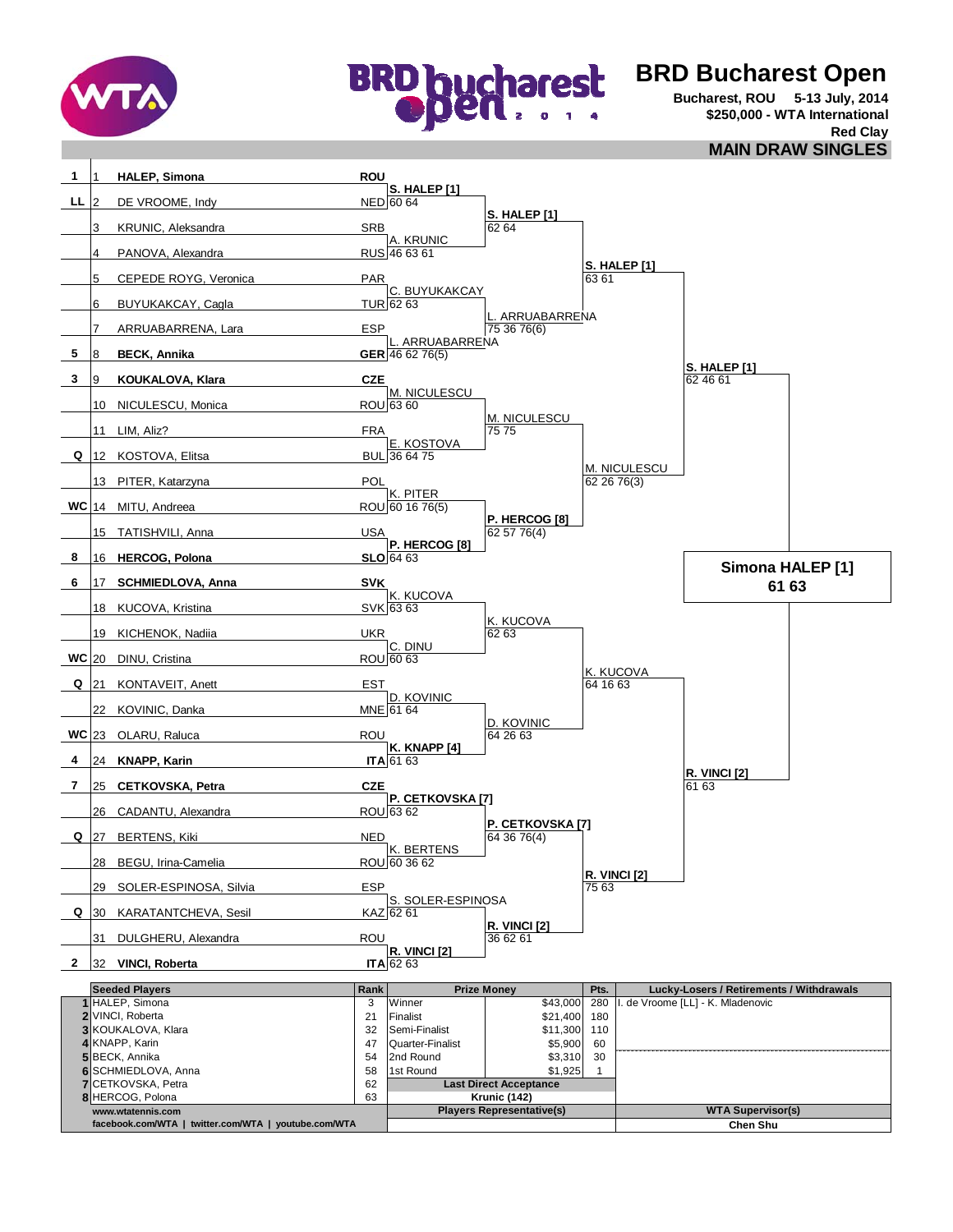



**BRD Bucharest Open**

**Bucharest, ROU 5-13 July, 2014 \$250,000 - WTA International Red Clay**

**MAIN DRAW DOUBLES**



|                                                                            | <b>Seeded Plavers</b>                         | Rank                     | Prize Money (per team) |          | Pts. | Alternates / Retirements / Withdrawals                              |
|----------------------------------------------------------------------------|-----------------------------------------------|--------------------------|------------------------|----------|------|---------------------------------------------------------------------|
|                                                                            | 1 PITER, Katarzyna / SAVCHUK, Olga            | 130.                     | Winner                 | \$12,300 | 280  | T. Curovic / E. Kostova [Alt] - V. Cepede Royg (Right elbow injury) |
|                                                                            | 2 HUSAROVA, Janette / VORACOVA, Renata        | 135                      | Finalist               | \$6,400  | 180  |                                                                     |
|                                                                            | 3 ARRUABARRENA, Lara / SOLER-ESPINOSA, Silvia | 153                      | Semi-Finalist          | \$3.435  | 110  |                                                                     |
|                                                                            | 4 BEGU, Irina-Camelia / IRIGOYEN, Maria       | 167                      | Quarter-Finalist       | \$1,820  | 60   |                                                                     |
|                                                                            | <b>Last Direct Acceptance</b>                 | First Round              | \$960                  |          |      |                                                                     |
|                                                                            | Bertens / Paszek (357)                        |                          |                        |          |      |                                                                     |
|                                                                            | <b>Player Representative(s)</b>               | <b>WTA Supervisor(s)</b> |                        |          |      |                                                                     |
|                                                                            | Jani/Kapshav                                  | Chen Shu                 |                        |          |      |                                                                     |
| twitter.com/WTA   voutube.com/WTA<br>www.wtatennis.com<br>facebook.com/WTA |                                               |                          |                        |          |      |                                                                     |